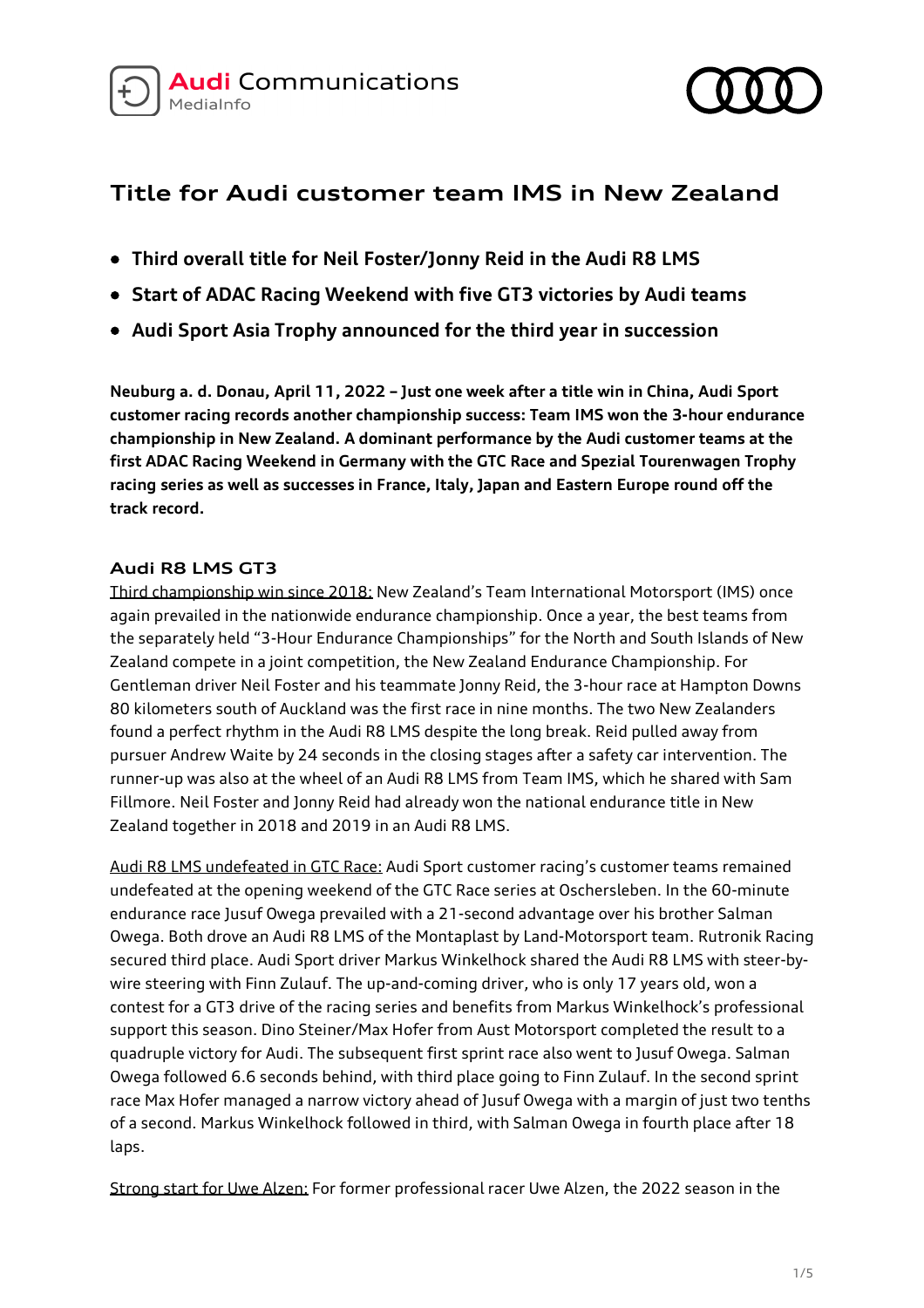



Spezial Tourenwagen Trophy got off to a turbulent start. The German returned to the pits on the opening lap in changeable weather and swapped the rain tires of his Audi R8 LMS for slicks. In the course of three laps, the 54-year-old stalwart overtook all other competitors on a drying track. After 26 minutes of racing, he had gained a one-lap advantage to the finish. In the second race, Alzen prevailed again and did not let himself be irritated by a hailstorm on the last lap while several pursuers spun on the slippery track. The Audi privateer, who has won the series in the past two years, thus made a convincing start in defending his title.

Four trophies in Hungary: Two Audi customer teams enjoyed a successful first weekend in the Eset Cup Series at the Hungaroring. The Polish driver duo Stanislaw Jedlinski/Krystian Korzeniowski won the 60-minute endurance race in Olimp Racing's Audi R8 LMS by 1:24 minutes. In the first sprint race, Jedlinski finished second in the GT3 class ahead of Czech Petr Kačirek, who drove an Audi R8 LMS fielded by Team Duck Racing. In the second sprint race, Jedlinski was again the best Audi privateer in a field of 16 competitors in third place in the GT3 class.

### **Audi R8 LMS GT4**

Victory and second place: Oschersleben was worth the trip for Audi driver Jürgen Hemker. At the beginning of the season, the privateer driver won his class in the Spezial Tourenwagen Trophy in the first sprint race by 7.4 seconds. In the second race, he steered the Audi R8 LMS GT4 of Team Konrad Motorsport to second place.

Class victory in club racing: The Audi R8 LMS GT4 recorded two class wins in the second round of the Norddeutscher ADAC Börde Tourenwagen Cup. Finn Alexander Ellmar-Kiehn won his classification in the first race, while Lars Ellmar-Kiehn was ahead in the second sprint with Seyffarth Motorsport. In the final two-hour Endurance race, both drivers managed to take joint overall victory with a two-lap lead.

Podium at the start of the season: Three Audi privateer drivers registered for the season opener of the GTC Race series in the GT4 class, which has grown again compared to last year with eleven participants. Max Zschuppe recorded his best result at Oschersleben, finishing third in the second sprint race. The 23-year-old from Saxony competed for Team Seyffarth Motorsport. He already knows the Audi R8 LMS GT4 from previous years when he competed in the Audi Sport Seyffarth R8 LMS Cup.

# **Audi RS 3 LMS (TCR)**

Audi privateer wins season opener: Bartosz Groszek managed a perfect start to the TCR Eastern Europe season. The Pole had clinched pole position at the Hungaroring in the Audi RS 3 LMS fielded by Team Aditis Racing. Just after the start, he briefly lost the lead, which he immediately regained. Until the finish, the Audi privateer was under pressure from pursuer Mat'o Homola, which he withstood, however. After 13 laps, Groszek clinched his first victory of the season with a lead of 5.2 seconds.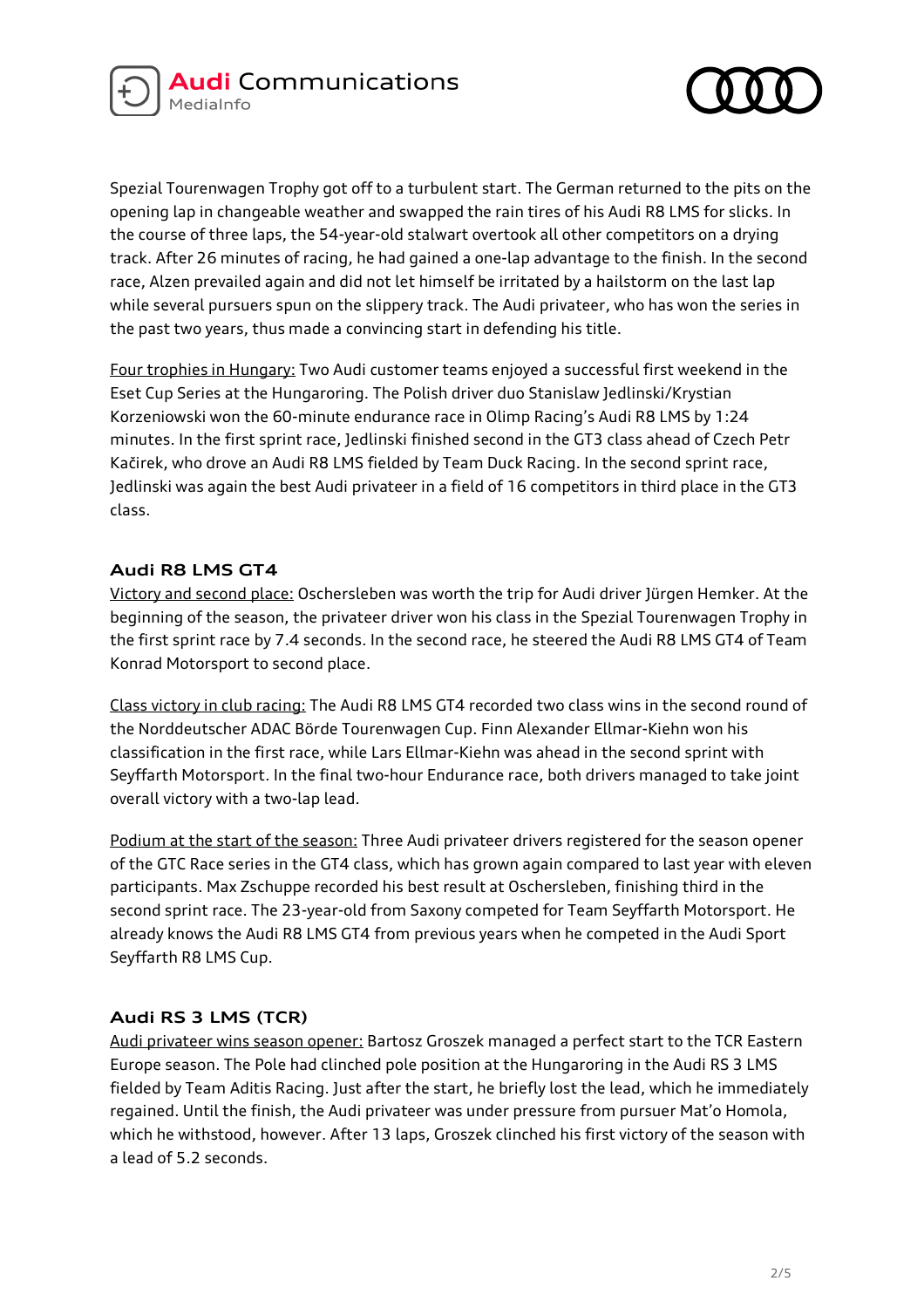



Confident performance in Japan: Masanobu Kato put in a convincing performance on the first race weekend of the TCR Japan. Starting from fourth place, the Japanese overtook two opponents in front of him on the Fuji circuit and moved ever closer to the leader Hirobon. On the final lap, Kato in the Audi RS 3 LMS of Audi Team Mars pushed past his rival and was two tenths of a second ahead of the Cupra driver at the finish. After his first victory, Kato leads the Saturday standings of the race series by four points. On Sunday, he finished third as the best of three Audi drivers.

First success in Italy: Ruben Fernandez was pleased with a strong start to the season in the Coppa Italia Turismo. The Spaniard won the first sprint race at Mugello in the Audi RS 3 LMS by 3.2 seconds. In the second sprint race, the driver of the Autoclub RC2 Valles team clinched second place in the Italian club racing series.

Class victory in France: Team Clairet Sport proved its endurance racing prowess on the second race weekend of the Trophée Tourisme Endurance. Stéphane Ventaja/Loïc Dupont won the T4 class as the runners-up overall in the Audi RS 3 LMS. After four hours of racing, the French privateers thus left powerful GT sports cars from Porsche, Ligier and Lotus behind them on the Val de Vienne circuit.

### **Audi Sport customer racing**

Third season for the Audi Sport Asia Trophy: For the third time in succession, Audi Sport customer racing Asia is offering a sponsorship program for amateur drivers in Asia. Race drivers who contest races with an Audi R8 LMS in the GT3, GT2 or GT4 version or an Audi RS 3 LMS and have an FIA Bronze ranking are automatically eligible for points. In total, the program offers 100,000 euros in spare parts credits. Last year, the Audi Sport Asia Trophy set a record with 63 participants. Events taken into account include the GT World Challenge Asia, the Thailand Super Series, the China GT Championship, the GT Super Sprint Challenge, the China Endurance Championship and the Macau Grand Prix.

#### **Coming up next week**

15–17/04 Sonoma (USA), round 2, GT America 15–17/04 Sonoma (USA), round 1, GT4 America 15–17/04 Bathurst (AUS), round 3, TCR Australia 16–17/04 Okayama (J), round 1, Super GT 16–18/04 Nogaro (F), round 1, GT4 France 16–18/04 Oulton Park (GB), round 1, British GT 16–18/04 Oulton Park (GB), round 1, TCR UK